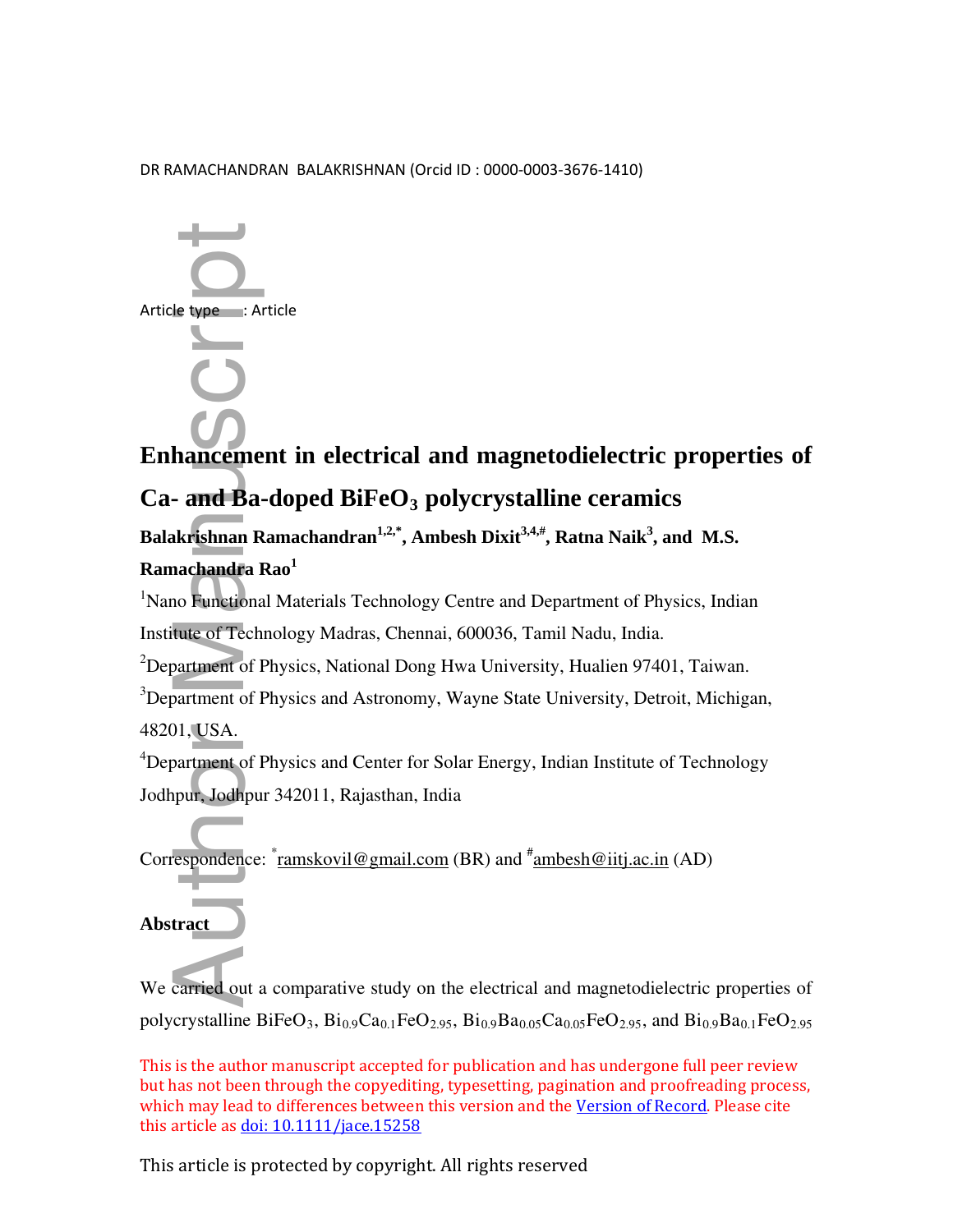ceramics. The two dielectric anomalies, near  $25 \text{ K}$  and  $281 \text{ K}$ , are observed for BiFeO<sub>3</sub>. Interestingly, the anomaly near 25 K shifts towards a higher temperature above 60 K with Ca and/or Ba doping, attributed to the doping induced chemical pressure. In addition, the room temperature switchable magnetodielectric effect is witnessed for the doped  $BiFeO<sub>3</sub>$ compounds, due to the quadratic magnetoelectric coupling. This indicates the improved magnetoelectric coupling in  $BiFeO<sub>3</sub>$  with the Ca and Ba doping. This is essentially due to the enhanced magnetic ordering and reduced leakage current in  $BiFeO<sub>3</sub>$  after the doping.

**KEYWORDS**: multiferroics, oxides, dielectric materials/properties, electrical properties

# **1. INTRODUCTION**

Bismuth ferrite  $(BiFeO<sub>3</sub>)$  is one of the most widely studied multiferroic materials in the literature due to the coexistence of ferroelectric and magnetic ordering at room temperature (RT) and hence it is a potential material for functional electronic devices.<sup>1-6</sup> This material is ferroelectric below the Curie temperature,  $T_C = 1100$  K and exhibits antiferromagnetic ordering below the Néel temperature,  $T_N = 643 \text{ K}$ .<sup>6</sup> In fact, multiferroic materials have gained enormous attention due to their potential in microelectronic and spintronic applications,<sup>7,8</sup> and the possibility of controlling magnetization  $(M)$  by electric fields or polarization (*P*) by magnetic fields.<sup>9-11</sup> Particularly, the magnetoelectric (ME) coupling is one of the most important material parameters of multiferroics, $12-15$  and is measured directly using a dynamic ME effect.<sup>9,10</sup> While magnetodielectric (MD) effect has been used as an indirect method to probe ME coupling in multiferroic systems.<sup>15-18</sup> Provides, due<br>
netoelectric<br>
enhanced ma<br>
manuscriptic manuscriptic<br>
NTRODUC<br>
Bismuth fer<br>
literature du<br>
perature (RT<br>
material is<br>
derived interaction<br>
interaction<br>
is or polariz<br>
sured directl<br>
sor polariz<br>
sor polariz<br>

The intrinsic dielectric properties such as polarization and dielectric permittivity of BiFeO<sub>3</sub> near RT are usually hampered by its large electrical conductivity. In this respect, the frequency-dependent dielectric properties of bulk  $BiFeO<sub>3</sub>$  over the temperature range of 10–300 K were studied by Kamba *et al*. <sup>19</sup> They attributed an anomaly near 250 K to the Maxwell-Wagner (MW) contribution for permittivity as a result of a relaxation arising at the interfaces between grains and grain boundaries.<sup>19,20</sup> At low frequencies or at high temperatures, colossal dielectric constants are also reported due to an increased electrical conductivity, which leading to the MW effects.<sup>21-23</sup> The temperature at which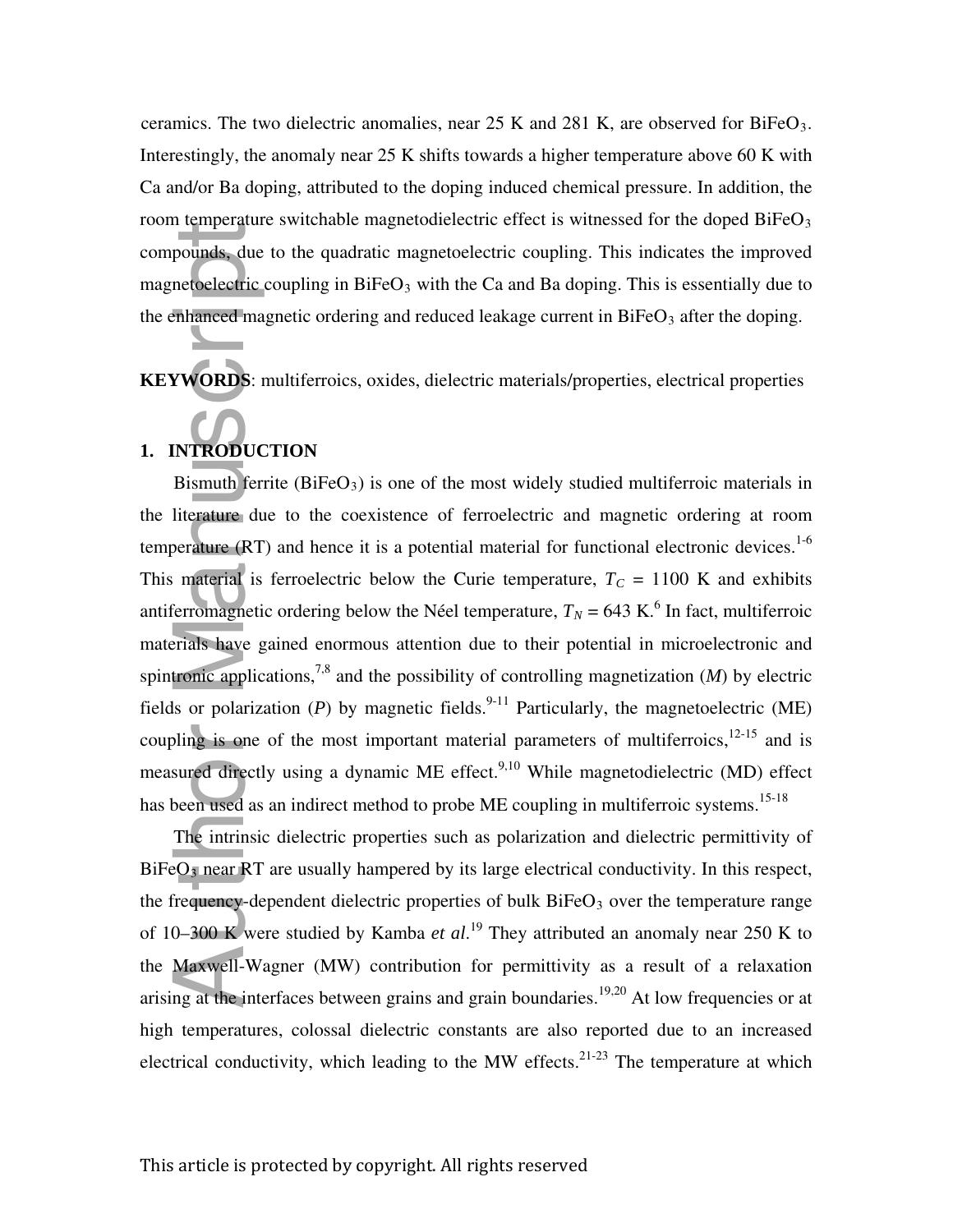the MW relaxation begins to dominate the dielectric response depends on the sample conductivity; this could be as low as 200 K for some samples.<sup>19</sup>

Recently, we have investigated the effects of oxygen non-stoichiometry on the structural and dielectric properties of bulk  $BiFeO<sub>3</sub>$ .<sup>24</sup> We found that the coupling among spin, lattice, and charge degrees of freedom persists down to low temperatures  $(\leq 30 \text{ K})$ and furthermore these properties depend on the degree of oxygen non-stoichiometry.<sup>24</sup> One of the primary mechanisms that produce ME coupling in  $BiFeO<sub>3</sub>$  is the interactions between spin waves (magnons) and polarization waves (optical phonons)<sup>25,26</sup>, which results in low-frequency magneto-optical resonances in the dielectric susceptibility<sup>26</sup>. These so-called electromagnetic excitations<sup>26</sup> (electromagnon – magnon with electric dipole activity) could be related to the dielectric anomaly below 100 K in the undoped and Ca-doped BiFeO<sub>3</sub> compounds.<sup>24,27</sup> We also observed the improved MD effect in polycrystalline  $Bi_{0.9}Ca_{0.1}FeO_{2.95}$ , presumably due to the nonlinear ME coupling.<sup>27</sup>

In a recent study, Ramachandran *et al.*<sup>28</sup> showed that both phonon (acoustic and optical) and magnon transport heat in the  $BiFeO<sub>3</sub>$ -based samples using the thermal conductivity and magneto-thermal conductivity measurements. Remarkably, the dip in thermal conductivity near the low-*T* dielectric anomaly was seen for the undoped and Cadoped BiFeO<sub>3</sub> ceramics,  $2^{4,27,28}$  presumably due to the phonon-magnon coupling.<sup>28</sup> Notably, this study revealed that the Ca doping enhances the optical phonon thermal transport, particularly optical phonon-magnon resonant contribution. These findings are essentially attributed to the chemical pressure induced by Ca that leads to an enhanced magnetic ordering and the softening of phonon modes. Very recently, Caspers *et al.*<sup>29</sup> also observed a dip feature near 50 K in the spectral weight of the spin cycloid resonance  $(SCR)$  peaks in stoichiometric polycrystalline BiFeO<sub>3</sub>, which ascribed to the phononmagnon coupling. Hence, in the present work, we conducted a study to compare Ca- and Ba-doped BiFeO<sub>3</sub> ceramic samples with BiFeO<sub>3</sub> using the dielectric, magnetodielectric, and leakage current measurements. This study has been done to optimize the materials properties of BiFeO<sub>3</sub>-based samples for the electroceramic devices.<sup>30-32</sup> spin, laliting, and charge degrees of freedom presists down to low temperatures (<30 K) and furthermore these properties depend on the degree of oxygen non-stoichiometry.<sup>24</sup><br>One of the primary mechanisms that produce ME

#### **2. EXPERIMENTAL PROCEDURE**

Synthesis of polycrystalline BiFeO<sub>3</sub>,  $Bi_{0.9}Ca_{0.1}FeO_{2.95}$ ,  $Bi_{0.9}Ba_{0.05}Ca_{0.05}FeO_{2.95}$ , and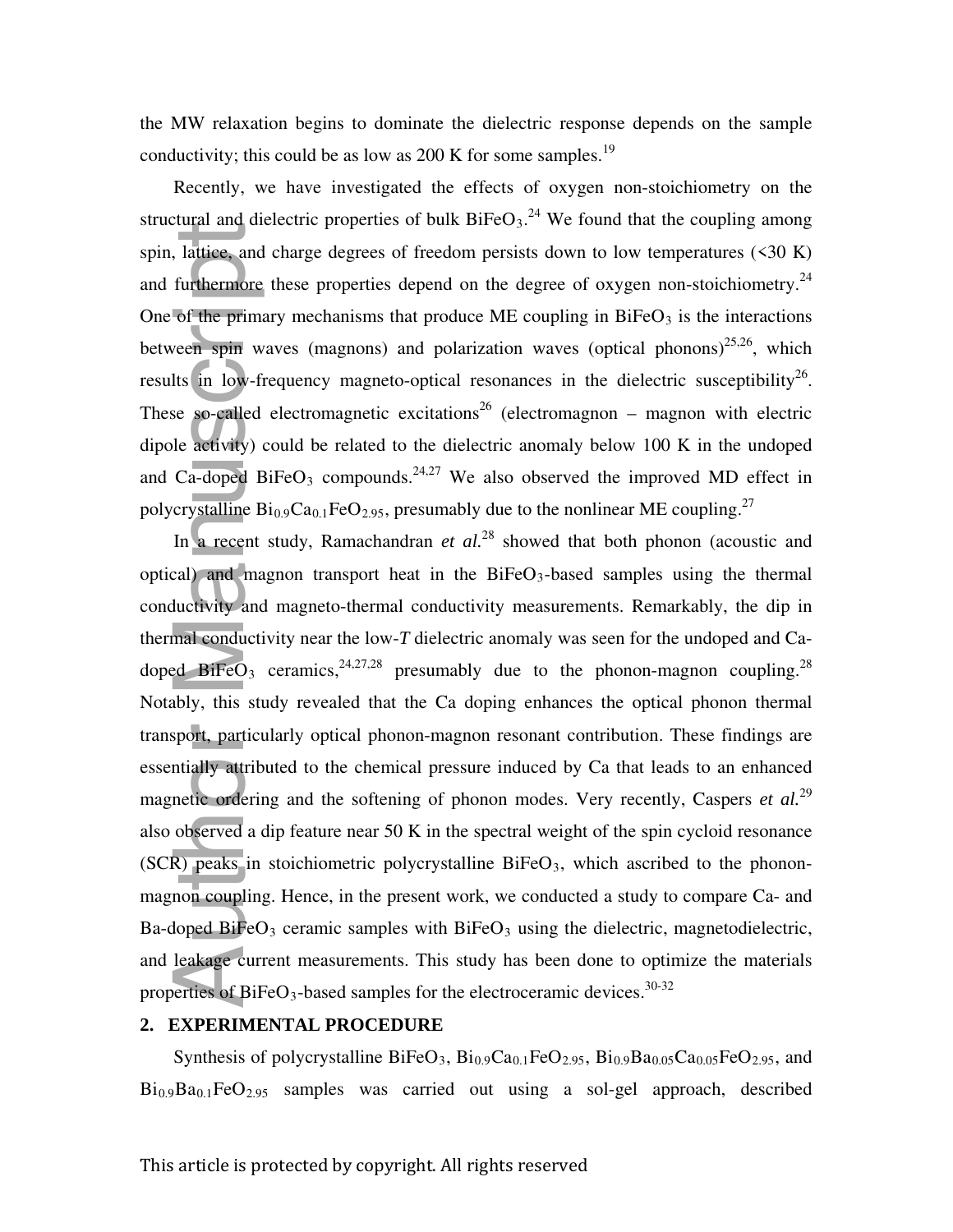elsewhere.<sup>6,33</sup> The obtained powder samples were sintered in air at 1123 K for 6 hours. We noticed that  $Bi_{0.9}Ca_{0.1}FeO_{2.95}$  samples have a slightly lower relative density (~88%) than  $BiFeO<sub>3</sub>$  (~90%). However, Ba doping led to an improved densification  $(-92\%)$ <sup>31</sup> Here, we have restricted the doping concentration of Ca and Ba at  $x = 0.1$ , because the Ca doping in BiFeO<sub>3</sub> (Bi<sub>1-x</sub>Ca<sub>x</sub>FeO<sub>3</sub>) results in the ferroelectric-paraelectric transition at  $x \sim 0.125$ .<sup>34</sup> In addition, the doping of alkali-earth-metals in BiFeO<sub>3</sub> leads to the structural transition at higher contents  $(x \ge 0.1)$ . Indeed, all studied samples are crystallized in the rhombohedral crystal symmetry with  $R3c$  space group,<sup>33</sup> which is essential to seize ME coupling in the doped  $BiFeO<sub>3</sub>$ .

Notably, the doping of Ca and Ba in the BiFeO <sup>3</sup> lattice has resulted in the reduction in unit cell parameters.<sup>33</sup> For instance, the unit cell volume of the doped samples is decreased to  $\leq 370 \text{ Å}^3$  from the value of about 374.4  $\text{Å}^3$  for BiFeO<sub>3</sub>. In addition, the Fe1-O-Fe2 bond length of the doped  $BiFeO<sub>3</sub>$  samples is also decreased slightly as compared to BiFeO3. Besides, we also confirmed the presence of oxygen vacancy and the valence state of Fe  $(3+)$  in the doped BiFeO<sub>3</sub> samples using X-ray photoelectron spectroscopic studies. As a result of these structural changes by the doping, the magnetic properties of the doped samples are enhanced considerably as compared to  $BiFeO<sub>3</sub>$ .<sup>33</sup> On the other hand, the ferroelectric properties of the Ba-doped BiFe $O_3$  samples are improved than that of BiFeO<sub>3</sub>. i.e., the maximum polarization of  $Bi_{0.9}Ba_{0.1}FeO_{2.95}$  at an applied voltage of 4 kV is about  $P_{max} = 1.2 \mu C/cm^2$ , which is twice higher than that of BiFeO<sub>3</sub>. Thus, the coupling between different order parameters such as spin, charge, and lattice in the doped  $BiFeO<sub>3</sub>$  (especially Ca-doped) compounds is enhanced noticeably.<sup>24,27,28</sup> Examples and dielectric properties of the Ba-doped BiFeO<sub>3</sub>, based in the foreselectric paradeteric transition at  $\alpha = 0.125$ .<sup>34</sup> In addition, the doping of alkali-earth-metals in BiFeO<sub>3</sub> leads to the streetterical tran

In the current work, we present a comparative study on the electrical and magnetodielectric properties of BiFeO<sub>3</sub>-based materials with Ca and/or Ba doping at the Bi-site. The temperature-dependent dielectric constant (*εr*) and dielectric loss (*tanδ*) of undoped and doped  $BiFeO<sub>3</sub>$  ceramic samples are measured in the temperature range of 10–350 K, using a precision LCR meter (Agilent 4284A), coupled with a physical property measurement system (PPMS, Quantum design) for controlling both temperature and magnetic field, as per needs. The dielectric measurements are performed with an applied voltage of 1 V at a frequency of 30 kHz. We also carried out the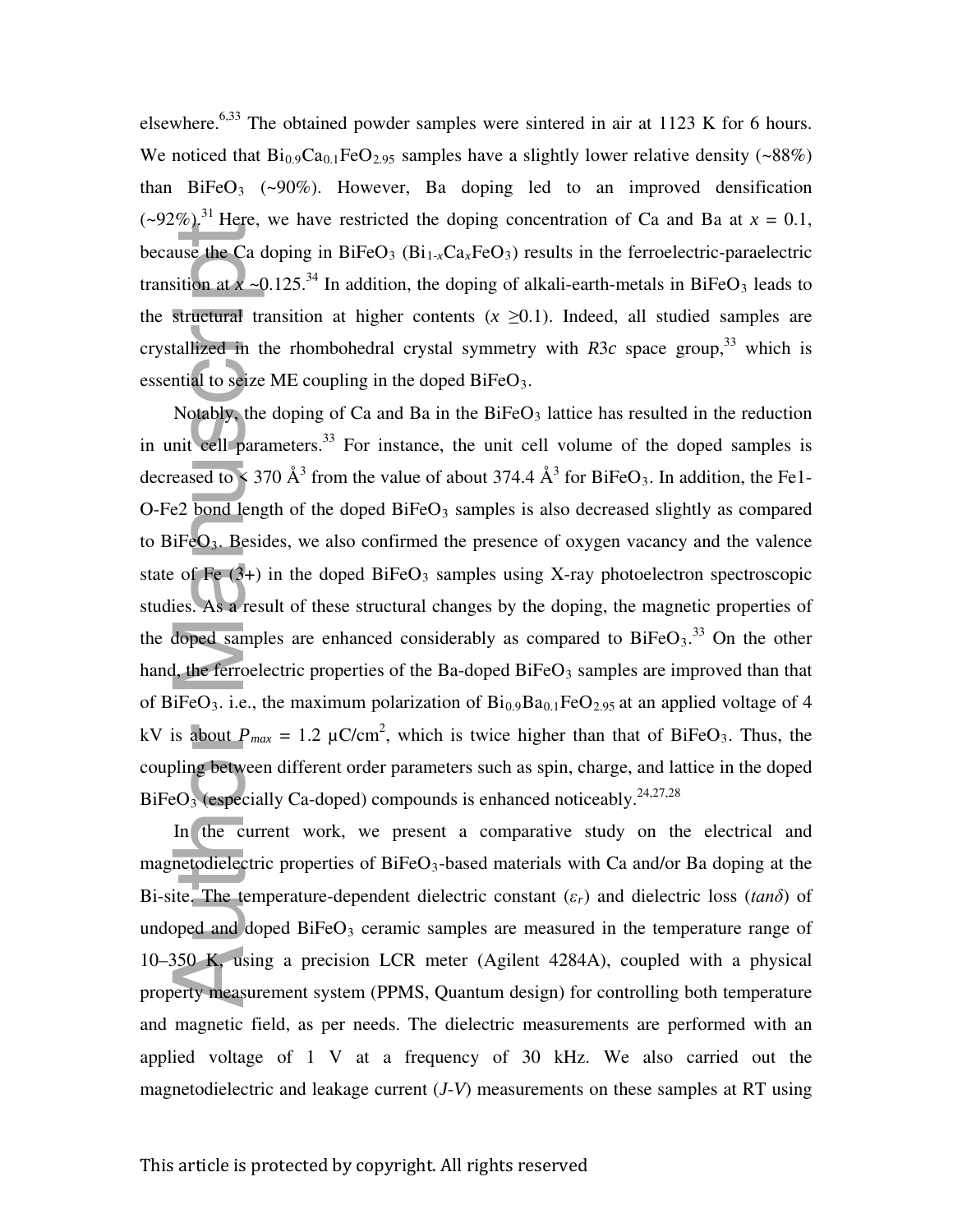the LCR meter and Radiant ferroelectric loop tracer, respectively. Here, it is important to note that the stability of the capacitance measurements using the Agilent 4284A LCR meter is about 0.01%. Furthermore, the precision values of the capacitance and leakage current measurements are about 0.01 fF and 10 pA, respectively.

#### **3. RESULTS AND DISCUSSION**

The temperature-dependent dielectric constant (*εr*) and dielectric loss (*tanδ*) of the undoped and doped  $BiFeO<sub>3</sub>$  samples measured at 30 kHz are presented in Figs. 1a and 1b, respectively. We found the enhanced dielectric constant over the entire temperature range upon the doping. The dielectric loss of the Ba-doped BiFe $O<sub>3</sub>$  is slightly smaller than  $BiFeO<sub>3</sub>$  near RT, while the dielectric loss increases for both Ca-doped and Ba-Ca codoped samples (Fig. 1b). However, above 200 K, the observed large dielectric constant for the undoped, Ca-doped, and Ba-Ca co-doped  $BiFeO<sub>3</sub>$  samples suggests the development of an MW effect, and is associated with the increased electrical conductivity near RT.<sup>19,20</sup> However, the Ba-doped BiFeO<sub>3</sub> seems to display entirely intrinsic behavior over the investigated temperature range of 10–350 K.

The two dielectric anomalies near 25 K and 281 K are clearly visible for  $BiFeO<sub>3</sub>$ , Fig. 1b. The low-T anomaly is attributed to a magnetic transition with magnetoelectric coupling and magnetic glassy behavior.<sup>24,27</sup> Interestingly, the anomaly near 25 K showed a noticeable shift towards higher temperature >60 K and broadened considerably with the doping (inset, Fig. 1b). The values of peak temperatures of the low-*T* dielectric anomaly are about 25 K, 68 K, 98 K, and 109 K for the undoped, Ca-, Ba-Ca-, and Ba-doped  $BiFeO<sub>3</sub>$  samples, respectively. At lower temperatures  $\leq 100$  K, the frequency-dependent dielectric constant of the Ca-doped BiFe $O_3$  samples can be fitted to a Vogel-Fulcher equation, $27$  implying the glassy behavior. This is similar to the conventional relaxor ferroelectric behavior. While the undoped and Ba-doped BiFeO<sub>3</sub> samples follow an Arrhenius relation, signifying the superparaelectric behavior for these samples.<sup>24,27</sup> Importantly, it is noted that the dielectric relaxation time of the Ca-doped BiFeO<sub>3</sub> samples is in order of  $10^{-8}$  s in the low-*T* region, which is higher than that of the **3. RESULTS AND DISCUSSION**<br> **ITE emperature-dependent dielectric constant** (*c*) and dielectric loss (*tamb*) of the undoped and BaFedO<sub>2</sub> samples measured at 30 kHz are presented in Figs. 1a and 1h, respectively. We fou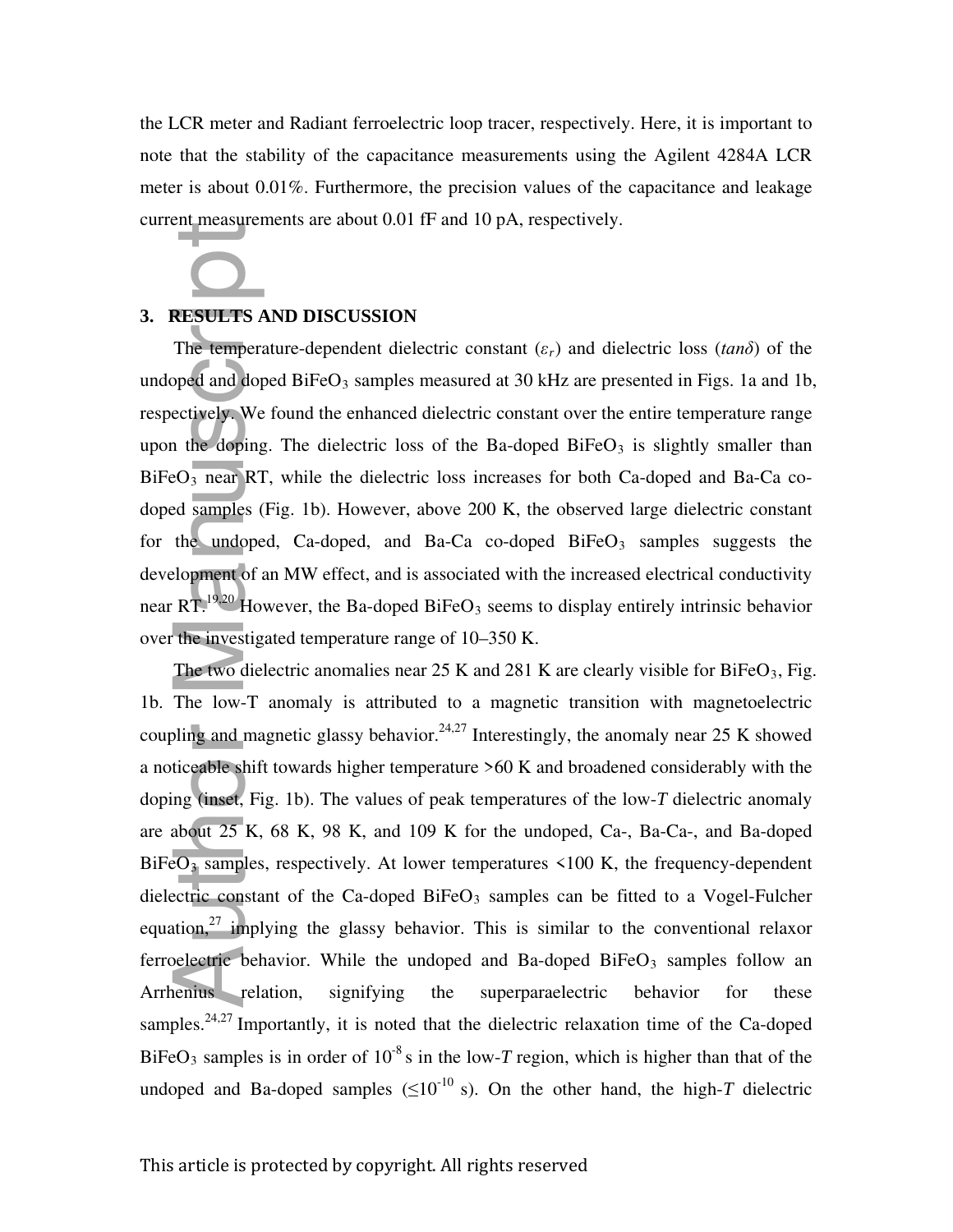anomaly above 250 K is broadened for the Ca-doped and Ba-Ca co-doped samples as compared to that of BiFeO<sub>3</sub>. Here, the observed high- $T$  anomaly is due to the MW relaxation at the interfaces between grains and grain boundaries.<sup>19</sup> However, the high- $T$ anomaly has vanished for the Ba-doped BiFe $O_3$ , which is clearly evident in Fig. 1b. The absence of this feature can be associated with the disappearance of antiferromagnetic to spin glass transition in the Ba-doped BiFe $O_3$ ,<sup>33</sup> which confirms a link between the development of magnetic glassy behavior and the high-*T* dielectric anomaly.

To probe the spin-charge coupling in the undoped and doped BiFeO<sub>3</sub> samples, we studied the RT MD effect by measuring the magnetic field (*H*) modulated dielectric constant  $(\varepsilon_r)$  up to 80 kOe. The relative change in dielectric constant  $(\Delta \varepsilon / \varepsilon = \Delta \varepsilon(H)/\varepsilon(0))$ is computed (illustrated in Fig. 2) using the relation:

$$
\frac{\Delta \varepsilon(H)}{\varepsilon(0)} = \frac{\varepsilon(H) - \varepsilon(0)}{\varepsilon(0)},
$$
\n(1)

where  $\varepsilon$ (*H*) and  $\varepsilon$ (0) are the dielectric constants with and without an applied magnetic field. We noticed that the Δ*ε*/*ε* value at a magnetic field of 80 kOe is about 1.12%, 0.22%, 0.15%, and 0.03% for BiFeO<sub>3</sub>, Bi<sub>0.9</sub>Ca<sub>0.1</sub>FeO<sub>2.95</sub>, Bi<sub>0.9</sub>Ba<sub>0.05</sub>Ca<sub>0.05</sub>FeO<sub>2.95</sub>, and  $Bi_{0.9}Ba_{0.1}FeO_{2.95}$ , respectively. The MD effect in BiFeO<sub>3</sub> shows a linear increase in dielectric constant with increasing *H* (Fig 2a) and has higher Δ*ε*/*ε* values than the doped samples. This behavior of BiFeO<sub>3</sub> is most likely due to an improper MD effect such as the MW effect and magnetoresistance; $19$  but not due to the coupling between the spontaneous polarization and magnetization. This is due to fact that the linear ME effect should not occur in  $BiFeO<sub>3</sub>$  due to its cycloidal *G*-type antiferromagnetic structure.<sup>19,35</sup> Actually, the undoing of this magnetic ordering can only happen at higher fields  $>160$  kOe.<sup>35,36</sup> It should also be noted here that the linear shift in dielectric constant at certain fields reflecting some background effect and is not the intrinsic property of BiFeO<sub>3</sub>. absence of this feature can be associated with the disappearance of antiferromagnetic to<br>spin glass transition in the Ba-doped BiFeO<sub>3</sub>,<sup>33</sup> which confirms a fink between the<br>development of magnetic glassy behavior and th

On the other hand, MD effect is changed drastically with the Ca and Ba doping in the Bi-sites of BiFeO<sub>3</sub> (Fig 2b). Notably, these materials display a distorted butterfly-like loop behavior, contrary to the linear behavior of  $B$ iFeO<sub>3</sub> (Fig. 2a). This finding implies that the MD effect in the doped  $BiFeO<sub>3</sub>$  compounds has improved considerably when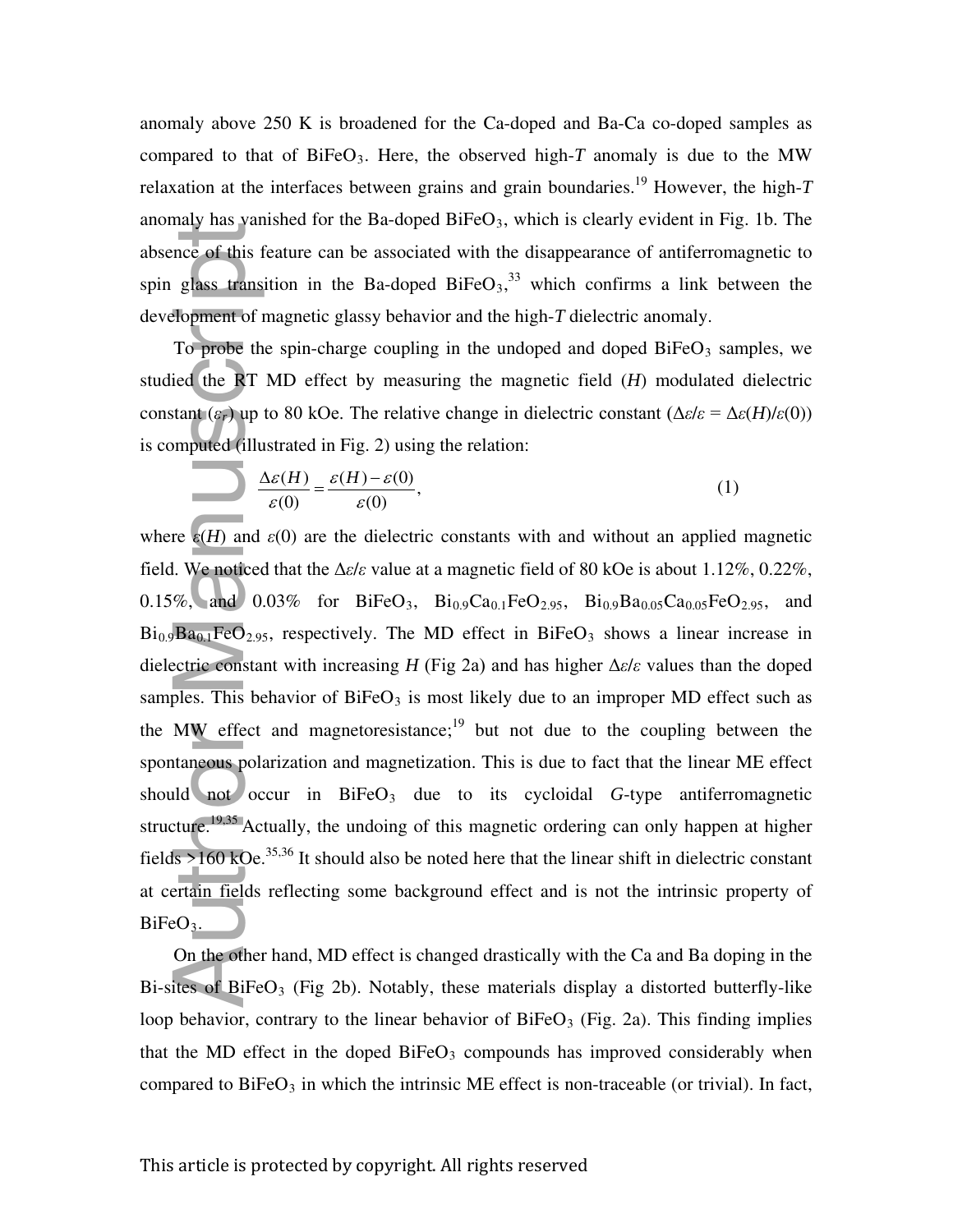a quadratic-type magnetodielectric coupling is expected for these ME multiferroic systems, i.e. the shift in dielectric constant proportional to the square of *H* in the magnetically ordered phase. Hence, the observed nonlinear MD effects in the doped  $BiFeO<sub>3</sub>$  materials can be ascribed to a bi-quadratic term in the Ginzburg-Landau free energy,  $P^2M^2$ ,<sup>27</sup> which always allowed by the symmetry.

In general, the relative change in dielectric constant ( $\Delta \varepsilon/\varepsilon$ ) below  $T_N$  is proportional to the magnetic order parameter, since the magnetization (*M*) is proportional to magnetic field  $(H)$ , which can be written as

$$
\frac{\Delta \varepsilon(H)}{\varepsilon(0)} = \gamma H^{m}.
$$
 (2)

Here, the sign of  $\Delta \varepsilon / \varepsilon$  depends on the sign of the ME interaction constant  $\gamma(T)$  which can be either positive or negative depending on the nature of ME coupling, and *m* is the power factor. Importantly, the absolute value of *Δε*/*ε* will increase as the square of the spontaneous magnetization at a given temperature. However, it is hard to confirm this experimentally, mainly due to the difficulties in estimating the *ε* values for the paramagnetic phase below  $T_N$ . In fact, the contribution of the improper MD effect to the doped BiFeO<sub>3</sub> samples cannot be ignored entirely.<sup>19</sup> Yet, we have tried a nonlinear fit to the data of  $\Delta \varepsilon / \varepsilon$  versus *H* for the doped BiFeO<sub>3</sub> samples using the Eq. 2, which is illustrated by the solid lines in Fig. 3. However, at higher magnetic fields (>44 kOe), the  $\Delta \varepsilon$ /ε value tends to saturate for the doped BiFeO<sub>3</sub> samples (Fig. 3), presumably due to the tendency of saturation in magnetization at higher *H*. 27,33 Notably, the fitting reveals that the ME interaction constant,  $\gamma$  (in order of ppb) is higher for the  $Bi_{0.9}Ca_{0.1}FeO_{2.95}$  sample than the Ba-doped samples, which is due to the increase in the magnetic susceptibility with the Ca doping.<sup>33</sup> While the value of power factor  $(m)$  is estimated to be higher  $(\sim 1.3)$ for the  $Bi_{0.9}Ba_{0.05}Ca_{0.05}FeO_{2.95}$  as compared to other doped samples (~1.2). energy,  $\frac{P M^2}{P^2}$  which always allowed by the symmetry.<br>
In general, the relative change in dielectric constant ( $\Delta dx$ ) below  $T_N$  is proportional<br>
to the imagnetic order parameter, since the magnetization ( $M$ ) is p

To further clarify these observations, we have plotted the relative change in dielectric constant (Δ*ε*/*ε*) versus magnetization (*M*), as shown in Fig. 3b, using the first-quarter *M*-*H* data for the doped samples that presented in our earlier report.<sup>33</sup> From this graph, it is clear that the  $\Delta \varepsilon / \varepsilon$  value of the doped BiFeO<sub>3</sub> samples increases with increasing *M* (or *H*),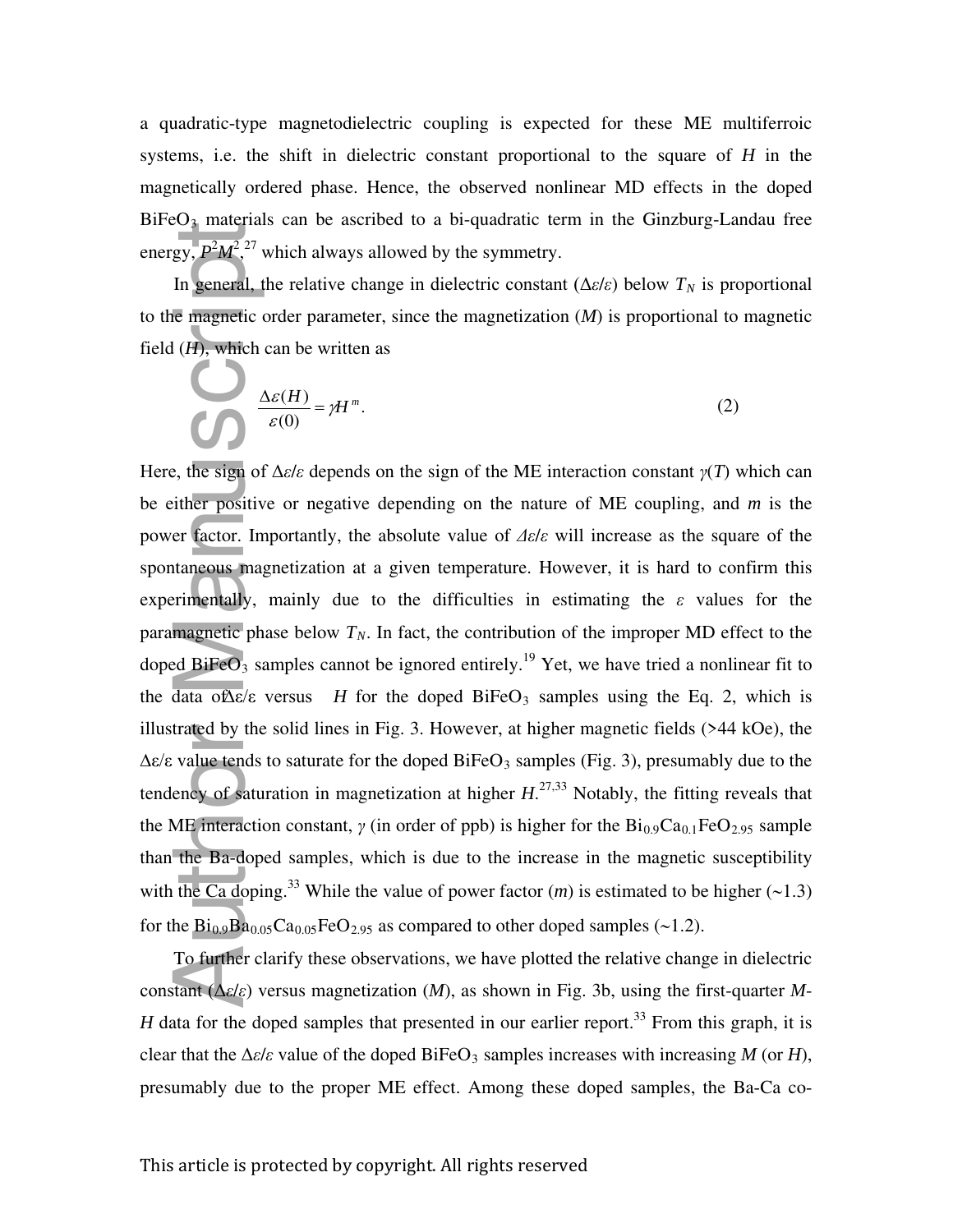doped sample displays a better MD behavior, as it showed a gradual variation in Δ*ε*/*ε* with *M* over the wide range of magnetic fields, without any saturation effects at higher fields (unlike the sample  $Bi_{0.9}Ca_{0.1}FeO_{2.95}$ ). Most importantly, the observed nonlinear and switchable MD effect in the Ca-doped BiFe $O_3$  ceramic materials can be explained by the enhancement of weak ferromagnetic moments,  $33$  due to the energy gain of the Dzyaloshinskii-Moriya (DM) interaction under an external magnetic field that tend to align with  $H^{37,38}$  That's why, the Ca-doped samples showed a better MD effect than the Ba-doped BiFe $O_3$ , which is mainly due to the improvement in the magnetic properties of  $B$ iFeO<sub>3</sub> with Ca content.<sup>33</sup> This means that the applied *H* can increase the polarization in the doped  $B$ iFeO<sub>3</sub> samples via the DM interaction and hence the improved ME properties for the doped samples is witnessed here.

Besides, it is obvious that the presented data, Δ*ε*/*ε* versus *H* or *M* (see Figs. 2-3) of the doped BiFeO <sup>3</sup> samples display a dynamic behavior; however, the experimental error in the dielectric measurements is expected to be a static one. Hence, we propose that the observed MD effect in the doped samples is an intrinsic material behavior. Whereas  $BiFeO<sub>3</sub>$  shows a peculiar behavior (inset of Fig. 3b), e.g., the plateau features at the certain fields, likely due to the improper ME effects.<sup>19</sup> For example, the  $\Delta \varepsilon / \varepsilon$  value increases continuously with increasing or decreasing magnetic field (see Fig. 2a), which is possibly due to the continuous relaxing of ferroic domains in  $BiFeO<sub>3</sub>$  while varying the field (i.e., its ferroic domains relatively insensitive to the applied field). This means that this sample takes unusually long time to come to a static value for a given field. Thus, the MD effect in  $BiFeO<sub>3</sub>$  is completely different from that in the doped samples. the enfrancement of weak ferromagnetic moments,<sup>33</sup> due to the energy gain of the Dzyaloshinskii Moriya (DM) interaction under an external magnetic field that tend to be<br>interval manuscription, which is mainly due to the

Furthermore, in an earlier work,<sup>33</sup> Ramachandran *et al.* showed that both remnant magnetization  $(M_r)$  and coercive field  $(H_c)$  improved substantially for the Ca-doped  $BiFeO<sub>3</sub>$  samples as compared to  $BiFeO<sub>3</sub>$ . In addition, the antiferromagnetic transition temperature  $(T_N)$  is also increased to 645 K with Ca doping  $(Bi_{0.9}Ca_{0.1}FeO_{2.95}$  and  $Bi_{0.9}Ba_{0.05}Ca_{0.05}FeO_{2.95}$ ) from 643 K of BiFeO<sub>3</sub>. This is mainly credited to the induced chemical pressure by the Ca doping in  $BiFeO<sub>3</sub>$ <sup>33</sup> Besides, the value of magnetic susceptibility of the Ca-doped samples showed the sharp increase with lowering temperature near  $T_N$ , which is attributed to a sharp rise in the paramagnetic susceptibility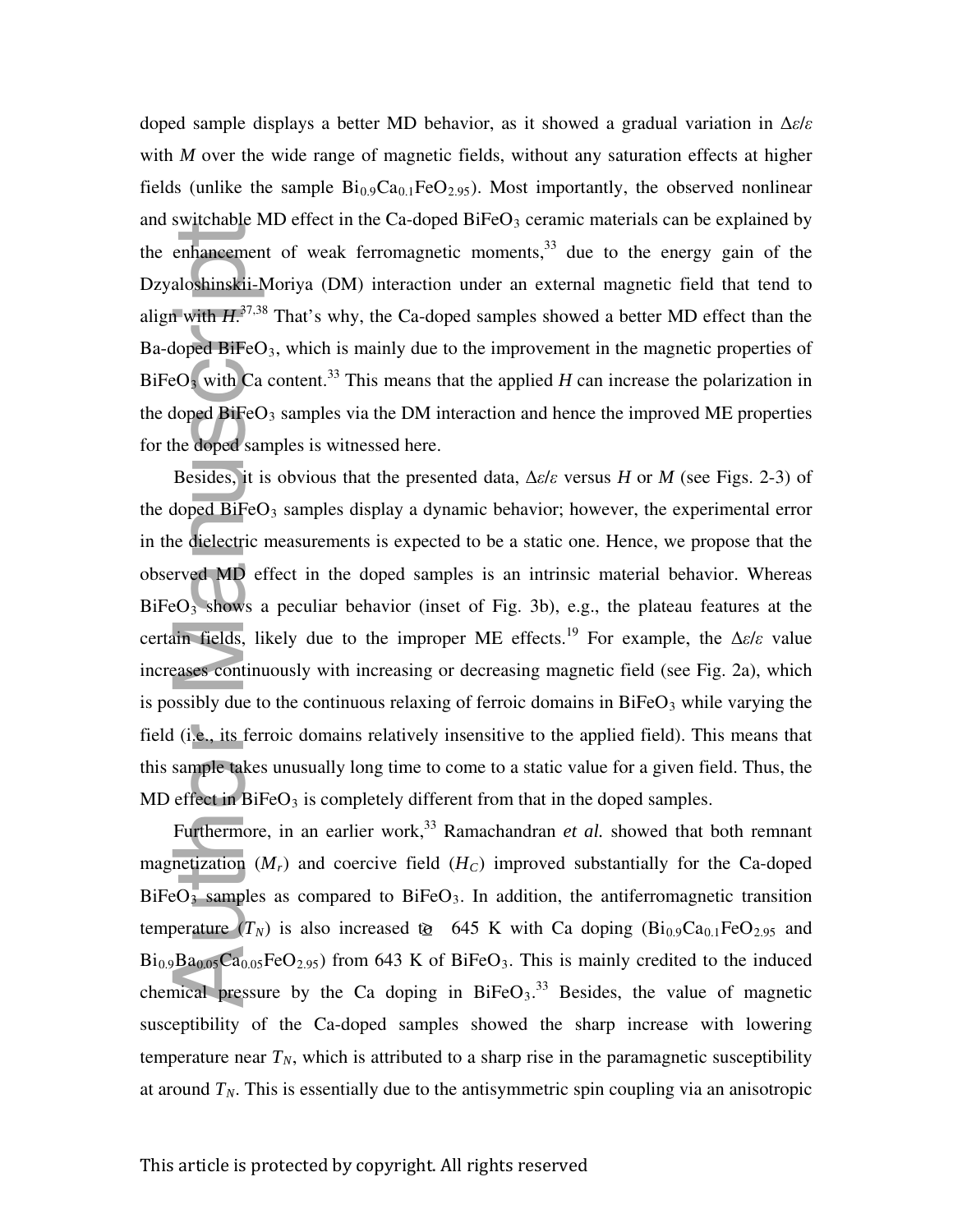superexchange interaction.<sup>39</sup> As a result, a weak ferromagnetic ordering is being induced in the Ca-doped BiFeO<sub>3</sub> samples,  $33$  which eventually leads to the enhanced ME coupling in BiFeO<sub>3</sub> with Ca doping (see Figs. 2-3).<sup>27,28</sup> Besides, we also attribute the reduced leakage current behavior of these doped samples for showing the improved MD effect, which is discussed in the following.

Figure 4 illustrates the electric voltage dependence of leakage current density (*J-V*) for the undoped and doped BiFeO<sub>3</sub> samples at RT. The samples in disc form with about 1 mm thickness are used for this study. Under the same testing voltage, the doped  $BiFeO<sub>3</sub>$ samples have a lower leakage current density than  $BiFeO<sub>3</sub>$ . At the applied voltage of 4 kV, the leakage current density of BiFeO<sub>3</sub>, Bi<sub>0.9</sub>Ca<sub>0.1</sub>FeO<sub>2.95</sub>, Bi<sub>0.9</sub>Ba<sub>0.05</sub>Ca<sub>0.05</sub>FeO<sub>2.95</sub>, and Bi<sub>0.9</sub>Ba<sub>0.1</sub>FeO<sub>2.95</sub> samples are about 8.5 x 10<sup>-4</sup> A/cm<sup>2</sup>, 1.7 x 10<sup>-4</sup> A/cm<sup>2</sup>, 5.8 x 10<sup>-5</sup> A/cm<sup>2</sup>, and 5.6 x 10<sup>-5</sup> A/cm<sup>2</sup>, respectively. The Ba-doped BiFeO<sub>3</sub> showed a lowest leakage current density among the examined samples, analogous to its dielectric loss value (Fig. 1b). In particular, its value is estimated to be about 15 times lower than  $BiFeO<sub>3</sub>$ . In addition, the Ba-Ca co-doped sample showed a similar leakage current density to that of  $Bi_{0.9}Ba_{0.1}FeO_{2.95}$ . conduction in the density<br>which is discussed in the fo<br>Figure 4 illustrates the<br>for the undoped and doped<br>mm thickness are used for<br>samples have a lower leak:<br>kV, the leakage current de<br>and Bi<sub>0.9</sub>Ba<sub>0.1</sub>FeO<sub>2.95</sub> samp<br>A/

The inset of Fig. 4 shows logarithmic plots of the current density (*J*) versus the electric voltage (*V*) for the studied samples. The slope of this curve in the low voltage range (or near the origin) is close to  $\sim$ 1, consistent with the Ohmic conduction. At the intermediate voltages  $(\le 2.0 \text{ kV})$ , the slope of all the samples is less than 2 (inset of Fig. 4). This suggests a trap-free conduction mechanism in these samples. This observation is in agreement with space-charge-limited current conduction,<sup>40-42</sup> which is given by

$$
J = \frac{9}{8} \varepsilon_r \varepsilon_0 \theta \mu \frac{V^n}{d^3},\tag{3}
$$

where *V* is the applied field, *d* is the sample thickness,  $\varepsilon_0$  is the permittivity of free space,  $\mu$  is the mobility,  $\theta$  is the ratio of free electrons to trapped electrons, and *n* is the power factor. The estimated value of power factor  $(n)$  is about 1.5, 1.3, 1.4, and 1.6 for BiFeO<sub>3</sub>,  $Bi_{0.9}Ca_{0.1}FeO_{2.95}$ ,  $Bi_{0.9}Ba_{0.05}Ca_{0.05}FeO_{2.95}$ , and  $Bi_{0.9}Ba_{0.1}FeO_{2.95}$ , respectively. At higher voltages ( $>1.7 \text{ kV}$ ), the value of power factor (*n*) increases to  $\sim$ 2 for the undoped and Cadoped BiFe $O_3$  samples, in accordance with the steady-state space-charge-limited current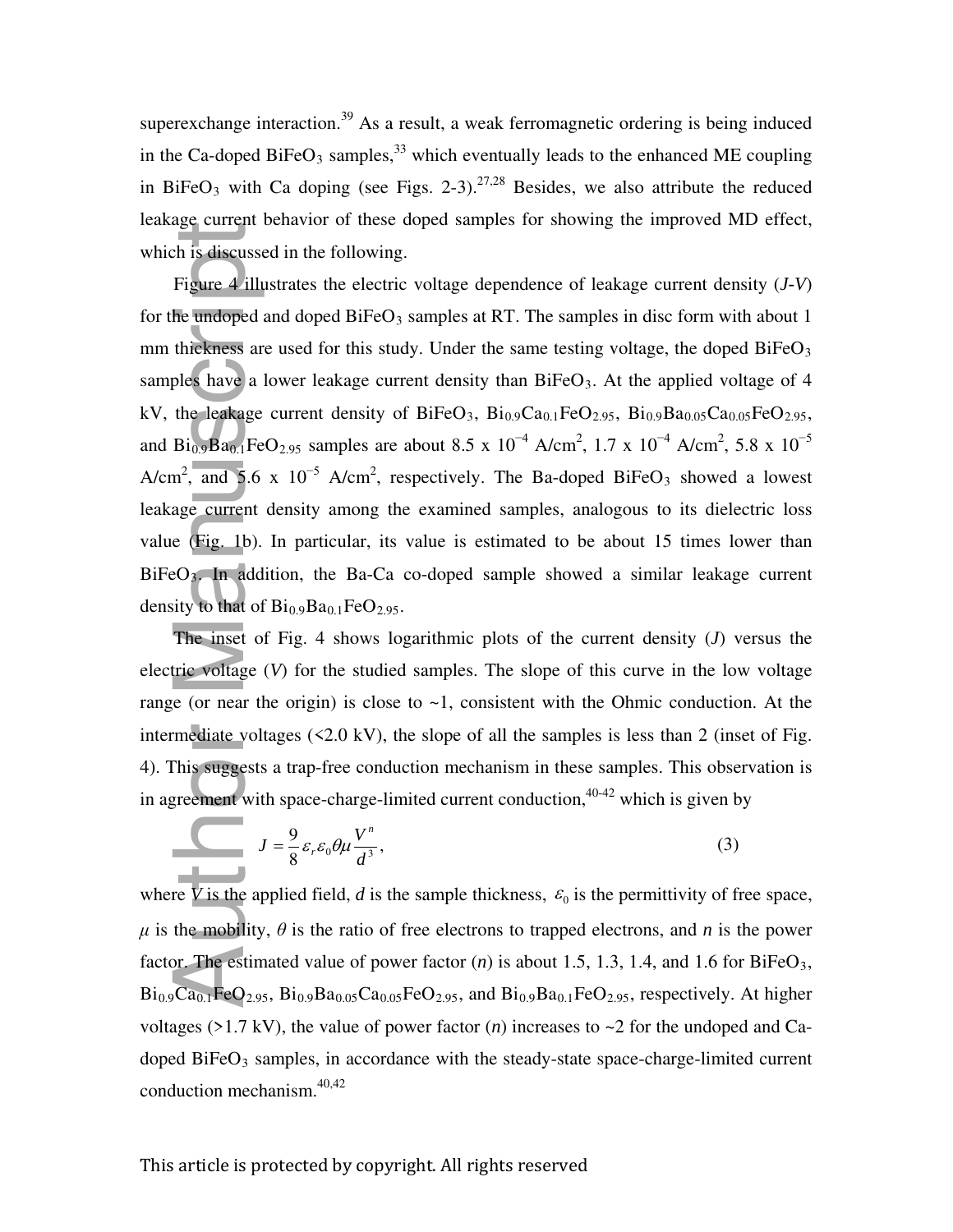Thus, the present study provides an approach for optimizing the electrical and magnetodielectric properties of  $BiFeO<sub>3</sub>$  by doping divalent elements, Ca and Ba. Notably, the doped  $BiFeO<sub>3</sub>$  materials showed the improved dielectric constant, together with the low dielectric loss and leakage current, as compared to  $BiFeO<sub>3</sub>$ . In addition, the Ca-doped samples also have a weak ferromagnetic ordering (induced by chemical pressure) and the enhanced ferroelectric property.<sup>33</sup> These findings make the Ca-doped BiFeO<sub>3</sub> compounds as attractive materials for the ME coupling studies, especially Ca-Ba co-doped sample.

#### **4. SUMMARY**

We investigated the electrical and magnetodielectric properties of the  $BiFeO<sub>3</sub>$ ,  $Bi_{0.9}Ca_{0.1}FeO_{2.95}$ ,  $Bi_{0.9}Ba_{0.05}Ca_{0.05}FeO_{2.95}$ , and  $Bi_{0.9}Ba_{0.1}FeO_{2.95}$  ceramic materials to compare their material properties. An enhancement in dielectric constant over the wide temperature range is observed by the doping Ca and/or Ba into  $BiFeO<sub>3</sub>$ . Notably, the dielectric anomaly near 25 K in BiFeO<sub>3</sub> is shifted towards the higher temperatures ( $>60$ ) K) upon the doping in conjunction with a broadening of the respective dielectric anomaly. In addition, the switchable magnetodielectric effect for the doped  $B$ iFeO<sub>3</sub> materials at room temperature is witnessed and is attributed to the improved magnetoelectric (spincharge) coupling after the doping. Finally, the lowest leakage current is achieved for the Ba-Ca co-doped  $BiFeO<sub>3</sub>$  among the studied materials, which makes it as a potential material for magnetoelectric applications. samples also have a weak ferromagnetic ordering (induced by obemical pressurenhanced ferroclectric property.<sup>33</sup> These findings make the Ca-doped BiFeO<sub>3</sub> cas attractive materials for the ME coupling studies, especially C

## **ACKNOWLEDGMENT**

All authors dedicate this manuscript to late Professor Gavin Lawes (Wayne State University, Detroit, MI, USA) for his encouragement and support for this research. M.S.R.R. acknowledges support from the Department of Science and Technology, India for the project (No. SR/CMP-23/2005). R. Naik acknowledges support from the National Science Foundation through DMR-0644823 and DMR-1306449 and from Wayne State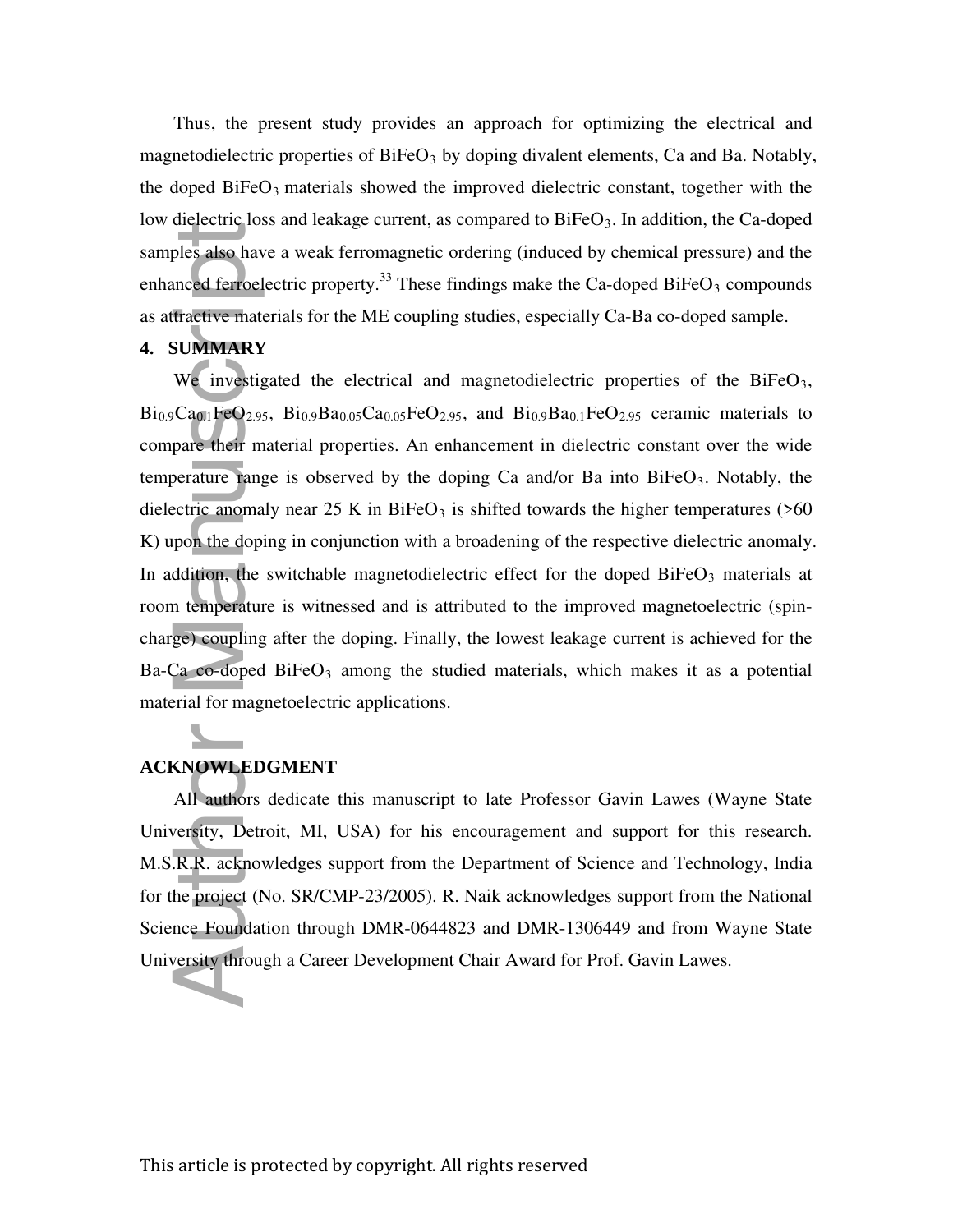# **REFERENCES**

- 1. Wang J, Neaton JB, Zheng H, Natarajan V, Ogale SB, Liu B, Viehland D, Vaithyanathan V, Schom DG, Waghmare UV, Spaldin NA, Rabe KM, Wuttig M, Ramesh R. Epitaxial BiFeO<sub>3</sub> multiferroic thin film heterostructures. Science 2003;299:1719-1722. **FERENCES**<br>
Wang J. Neaton JB, Zheng H, Natarajan V, Ogale SI<br>
Vaithyanathan V, Schom DG, Waghmare UV, Spaldin NA<br>
Ramesh R. Epitaxial BiFeO<sub>3</sub> multiferroic thin film h<br>
2003;299:1719-1722.<br>
Eerenstein W, Mathur ND, Scott
- 2. Eerenstein W, Mathur ND, Scott JF. Multiferroic and magnetoelectric materials. *Nature* 2006;442:759-765.
- 3. Catalan G, Scott JF. Physics and Applications of Bismuth Ferrite. *Adv. Mater.* 2009;21**:**2463-2485.
- 4. Lebeugle D, Colson D, Forget A, Viret M, Bataille AM, Gukasov A. Electric-fieldinduced spin flip in BiFeO<sub>3</sub> single crystals at room temperature. *Phys. Rev. Lett.* 2008;100:227602.
- 5. Fischer P, Polomska M, Sosnowska I, Szymanski M. Temperature dependence of the crystal and magnetic structures of BiFeO 3 . *J. Phys. C* 1980;13:1931-1940.
- 6. Ramachandran B, Ramachandra Rao MS. Low temperature magnetocaloric effect in polycrystalline BiFeO 3 ceramics. *Appl. Phys. Lett.* 2009;95:142505.
- 7. Spaldin NA, Fiebig M. The renaissance of magnetoelectric multiferroics. *Science*  2005;309;391-392.
- 8. Ramesh R, Spaldin NA. Multiferroics: Progress and prospects in thin films. *Nat. Mater.* 2007;6:21-29.
- 9. Lottermoser T, Lonkai T, Amann U, Hohlwein D, Ihringer J, Fiebig M. Magnetic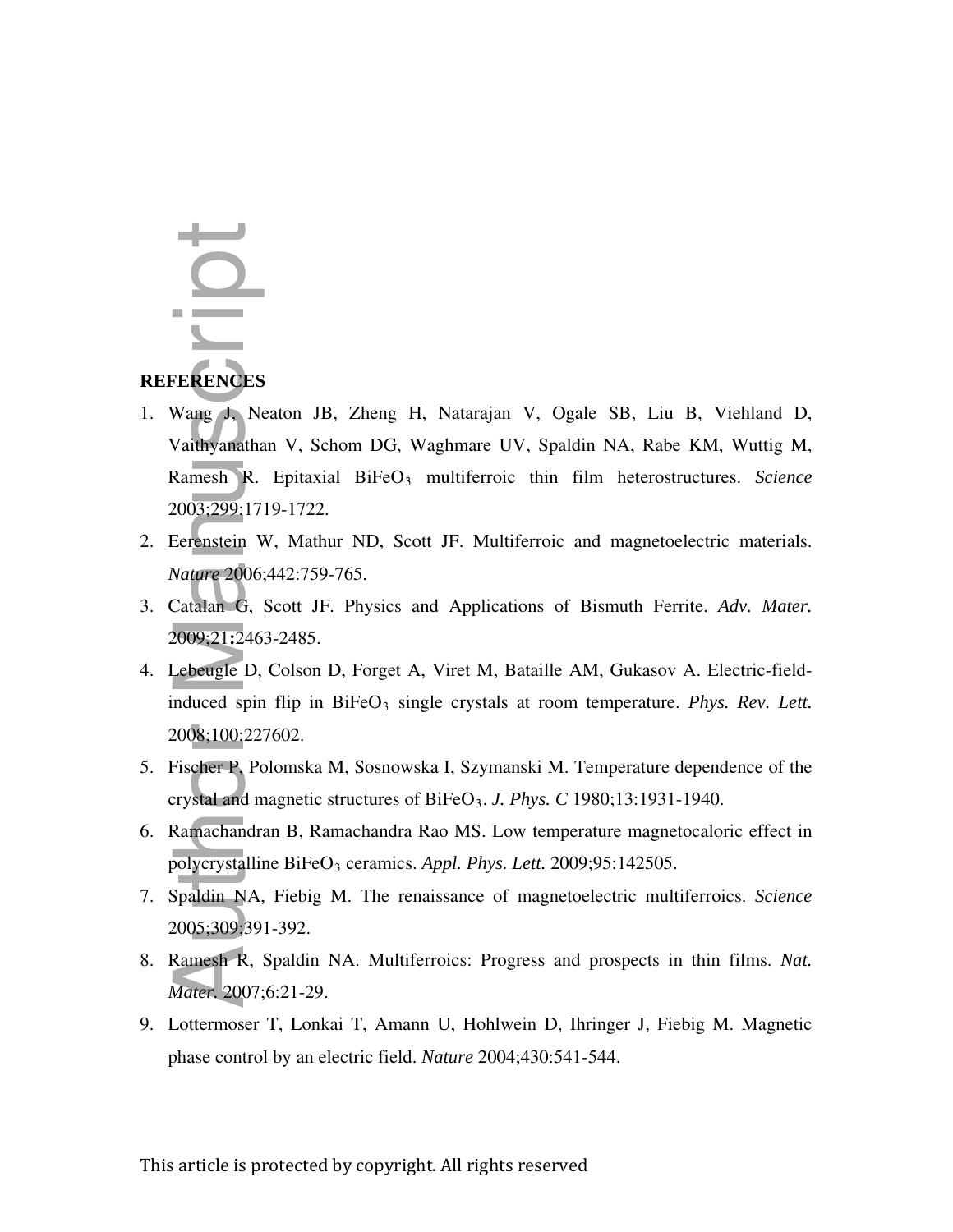- 10. Kimura T, Goto T, Shintani H, Ishizaka K, Arima T, Tokura Y. Magnetic control of ferroelectric polarization. *Nature* 2003;426:55-58.
- 11. Fiebig M. Revival of the magnetoelectric effect. *J. Phys. D: Appl. Phys.* 2005;38:R123-R152.
- 12. Srinivasan G, Rasmussen ET, Gallegos J, Srinivasan R, Bokhan Yu I, Laletin VM, Magnetoelectric bilayer and multilayer structures of magnetostrictive and piezo oxides. *Phys. Rev. B* 2001;64:214408.
- 13. Wan JG, Wang XW, Wu YJ, Zeng M, Wang Y, Jiang H, Zhou WQ, Wang GH, Liu JM. Magnetoelectric  $\text{CoFe}_2\text{O}_4\text{-}Pb(Zr,Ti)O_3$  composite thin films derived by a solgel process. *Appl. Phys. Lett.* 2005;86:122501.
- 14. Park JH, Jang HM, Kim HS, Park CG, Lee SG. Strain-mediated magnetoelectric coupling in BaTiO 3 -Co nanocomposite thin films. *Appl. Phys. Lett.* 2008;92:062908.
- 15. Singh MP, Prellier W, Simon C, Raveau B. Magnetocapacitance effect in perovskite-superlattice based multiferroics. *Appl. Phys. Lett.* 2005;87:022505.
- 16. Jang HM, Park JH, Ryu S, Shannigrahi SR. Magnetoelectric coupling susceptibility from the magnetodielectric effect. *Appl. Phys. Lett.* 2008;93:252904.
- 17. Manjunath B, Thakuria P, Joy PA. Structural, magnetic, dielectric and magnetodielectric properties of  $Bi_{1-x}Ca_xFe_{1-x}Mn_xO_3$  in the morphotropic phase boundary region. *Mater. Res. Express* 2017;4:016104.
- 18. Shankar S, Kumar M, Kumar S, Thakur OP, Ghosh AK. Enhanced multiferroics properties and magneto-dielectric effect analysis of La/Co modified BiFeO<sub>3</sub>. *J. Alloys Comp.* 2017;694:715-720.
- 19. Kamba S, Nuzhnyy D, Savinov M, Šebek J, Petzelt J, Prokleška J, Haumont R, Kreisel J. Infrared and terahertz studies of polar phonons and magnetodielectric effect in multiferroic BiFeO 3 ceramics. *Phys. Rev. B* 2007;75:024403. **Procession**<br> **Prinivasan (Magnetoele oxides. Phy.**<br>
Wan JG, W<br>
JM. Magnet<br>
gel process.<br>
Park JH, Ja<br>
coupling is<br>
2008;92:06?<br>
Singh MP,<br>
perovskite-s<br>
Jang HM, P<br>
from the ma<br>
Manjunath<br>
magnetodie<br>
boundary re<br>
Shankar
- 20. Liu J, Duan Ch, Mei WN, Smith RW, Hardy JR. Dielectric properties and Maxwell-Wagner relaxation of compounds  $ACu_3Ti_4O_{12}$  ( $A = Ca$ ,  $Bi_{2/3}$ ,  $Y_{2/3}$ ,  $La_{2/3}$ ). *J. Appl.* Phys. 2005 ;98:093703.
- 21. Mazumder R, Ghosh S, Mondal P, Bhattacharya D, Dasgupta D, Das N, Sen A, Tyagi K, Sivakumar M, T. Takami T, Ikuta H. Particle size dependence of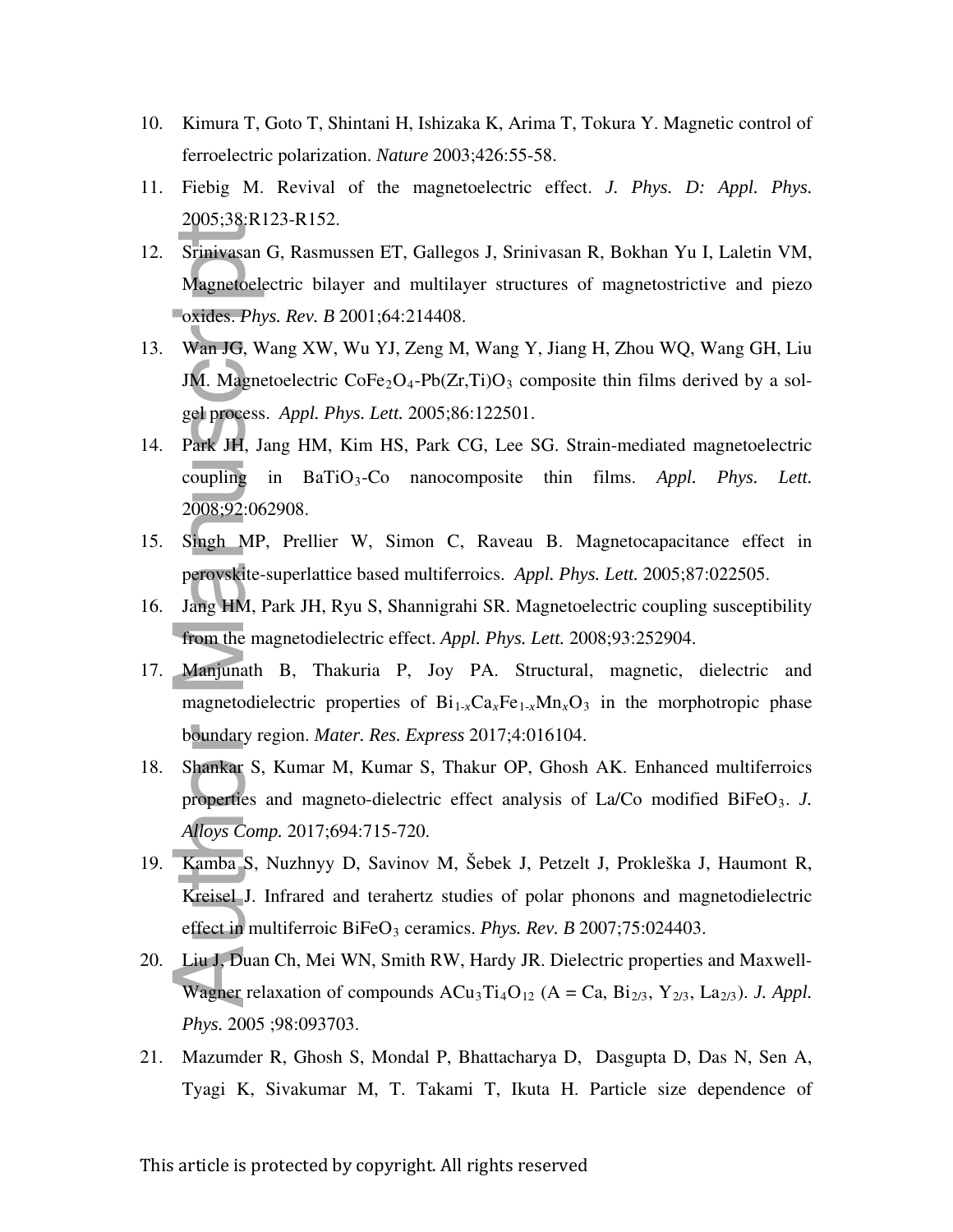magnetization and phase transition near  $T_N$  in multiferroic BiFeO<sub>3</sub>. J. Appl. Phys. 2006;100:033908.

- 22. Catalan G, J. F. Scott JF. Magnetoeelctrics: Is  $CdCr<sub>2</sub>S<sub>4</sub>$  a multiferroic relaxor?. *Nature* 2004;448:E4-E5.
- 23. Catalan G. Magnetocapacitance without magnetoelectric coupling. *Appl. Phys. Lett.* 2006;88:102902.
- 24. Ramachandran B, Dixit A, Naik R, Lawes G, Ramachandra Rao MS. Dielectric relaxation near 25 K in multiferroic BiFeO<sub>3</sub> ceramics. *J. Appl. Phys.* 2011;110:104105. Catalan G.<br>
2006;88:10<br>
Ramachano<br>
relaxation<br>
2011;110:1<br>
Tilley R,<br>
BaMnF<sub>4</sub>. *F*<br>
de Sousa R<br>
BiFeO<sub>3</sub>. *Pi*<br>
Ramachano<br>
relaxation<br> *Phys. Lett.*<br>
Ramachano<br>
relaxation<br> *Phys. Lett.*<br>
Ramachano<br>
transport as<br>
Appl. Ph
- 25. Tilley R, Scott JF. Frequency dependence of magnetoelectric phenomena in BaMnF 4 . *Phys. Rev. B* 1982;25:3251.
- 26. de Sousa R, Moore JE. Optical coupling to spin waves in the cycloidal multiferroic BiFeO 3 . *Phys. Rev. B* 2008;77:012406.
- 27. Ramachandran B, Dixit A, Naik R, Lawes G, Ramachandra Rao MS. Dielectric relaxation and magneto-dielectric effect in polycrystalline Bi<sub>0.9</sub>Ca<sub>0.1</sub>FeO<sub>2.95</sub>. Appl. *Phys. Lett.* 2012;100:252902.
- 28. Ramachandran B, Wu KK, Kuo YK, Ramachandra Rao MS. Phonon thermal transport and phonon-magnon coupling in bulk BiFeO 3 -based systems*. J. Phys. D: Appl. Phys.* 2015;48:115301.
- 29. Caspers C, Ganthi VP, Magrez A, de Rijk E, Ansermet JP. Sub-terahertz spectroscopy of magnetic resonance in  $BiFeO<sub>3</sub>$  using a vector network analyzer. *Appl. Phys. Lett.* 2016;108:241109.
- 30. Hence LL, West JK (eds). Principles of Electronic ceramics, Wiley Interscience, New York, 1990.
- 31. Levinson LM (ed.). Electronic Ceramics: Properties, Devices and Applications, Marcel Dekker, New York, 1988.
- 32. Kalinin SV, Suchomel MR, Davies PK, Bonnell DA. Potential and impedance imaging of polycrystalline BiFeO<sub>3</sub> ceramics. *J. Am. Ceram. Soc.* 2002;85:3011-3017.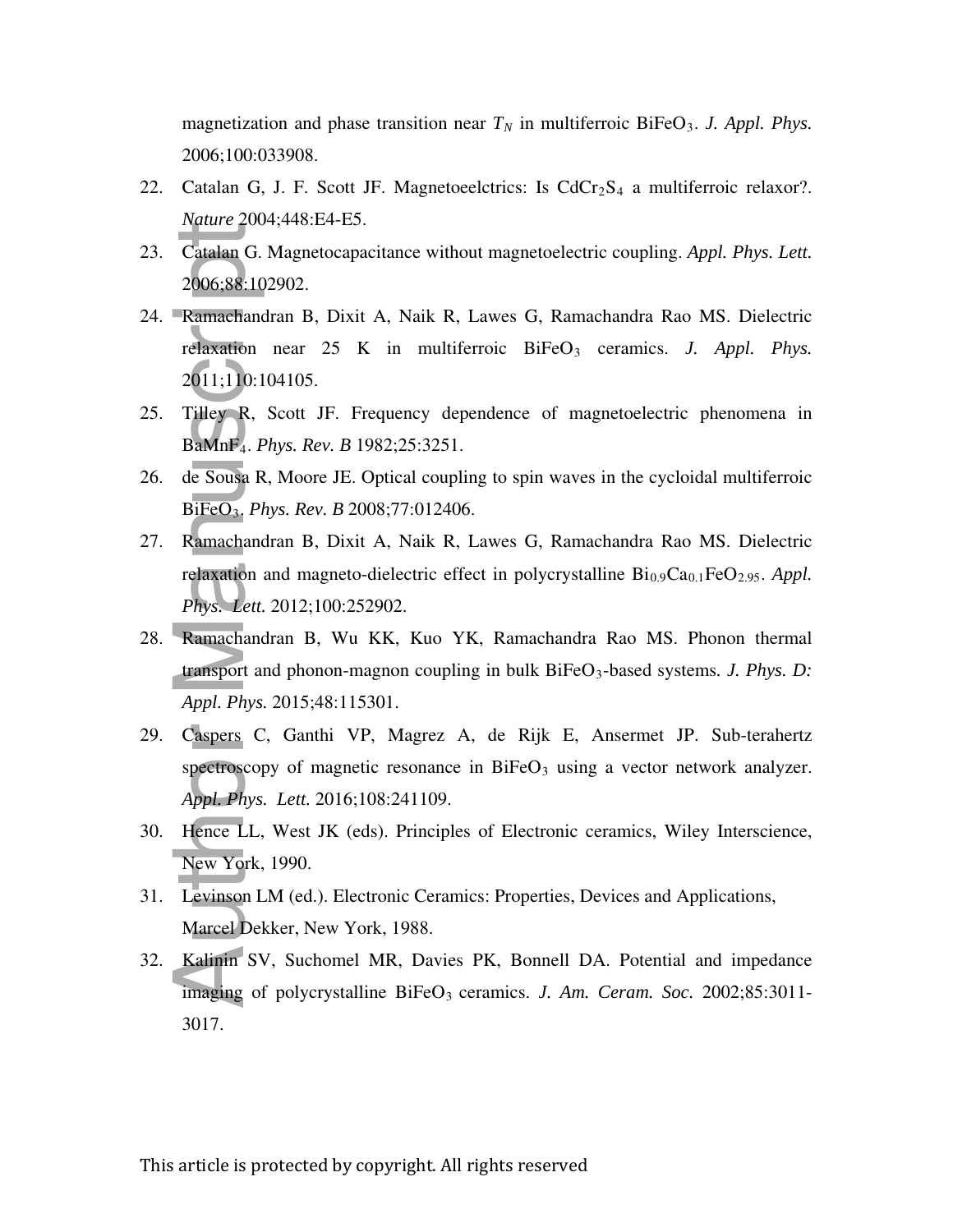- 33. Ramachandran B, Dixit A, Naik R, Lawes G, Ramachandra Rao MS. Weak ferromagnetic ordering in Ca doped polycrystalline BiFeO<sub>3</sub>. J. Appl. Phys. 2012;111:023910.
- 34. Yang CH, Seidel J, Kim SY, Rossen PB, Yu P, Gajek M, Chu YH, Martin LW, Holcomb MB, He Q, Maksymovych P, Balke N, Kalinin SV, Baddorf AP, Basu SR, Scullin ML, Ramesh R. Electric modulation of conduction in multiferroic Cadoped BiFeO<sub>3</sub> films. *Nat. Mater.* 2009;8: 485-493. **FIGURE CAPTIONS**<br> **FIGURE CAPTIONS**<br> **FIGURE CAPTIONS**<br> **FIGURE CAPTIONS**<br> **FIGURE CAPTIONS**<br> **FIGURE CAPTIONS**<br> **FIGURE CAPTIONS**<br> **FIGURE CAPTIONS**<br> **FIGURE CAPTIONS**
- 35. Popov YF, Zvezdin AK, Vorobvev GP, Kadmtseva AM, V. Marushov A, Rakov DN. Linear magnetoelectric effect and phase transitions in bismuth ferrite BiFeO<sub>3</sub>. *JETP Lett.* 1993;57:69.
- 36. Tokunaga M, Azuma M, Shimakawa Y. High-field study of multiferroic BiFeO 3 . *J. Phys.: Conf. Series* 2010;200:012206.
- 37. Ederer C, Spaldin NA. Weak ferromagnetism and magnetoelectric coupling in bismuth ferrite. *Phys. Rev. B* 2005;71:060401.
- 38. Ederer C, Fennie CJ. Electric-field switchable magnetization via the Dzyaloshinskii-Moriya interaction: FeTiO<sub>3</sub> versus BiFeO<sub>3</sub>. J. Phys.: Condens. *Matter* 2008;20:434219.
- 39. Moriya T. Anisotropic superexchange interaction and weak ferromagnetism. *Phys. Rev.* 1960;120:91.
- 40. Chang ST, Lee JYM. Electrical conduction in high-dielectric-constant (Ba0.5,Sr0.5)TiO<sup>3</sup> thin films. *Appl. Phys. Lett.* 2002;80:655.
- 41. Ramachandran B, Dixit A, Naik R, Lawes G, Ramachandra Rao MS. Charge transfer and electronic transitions in polycrystalline BiFeO 3 . *Phys. Rev. B* 2010;82:012102.
- 42. Sze SM. Physics of semiconductor device, Wiley, New York, 1981.



#### **FIGURE CAPTIONS**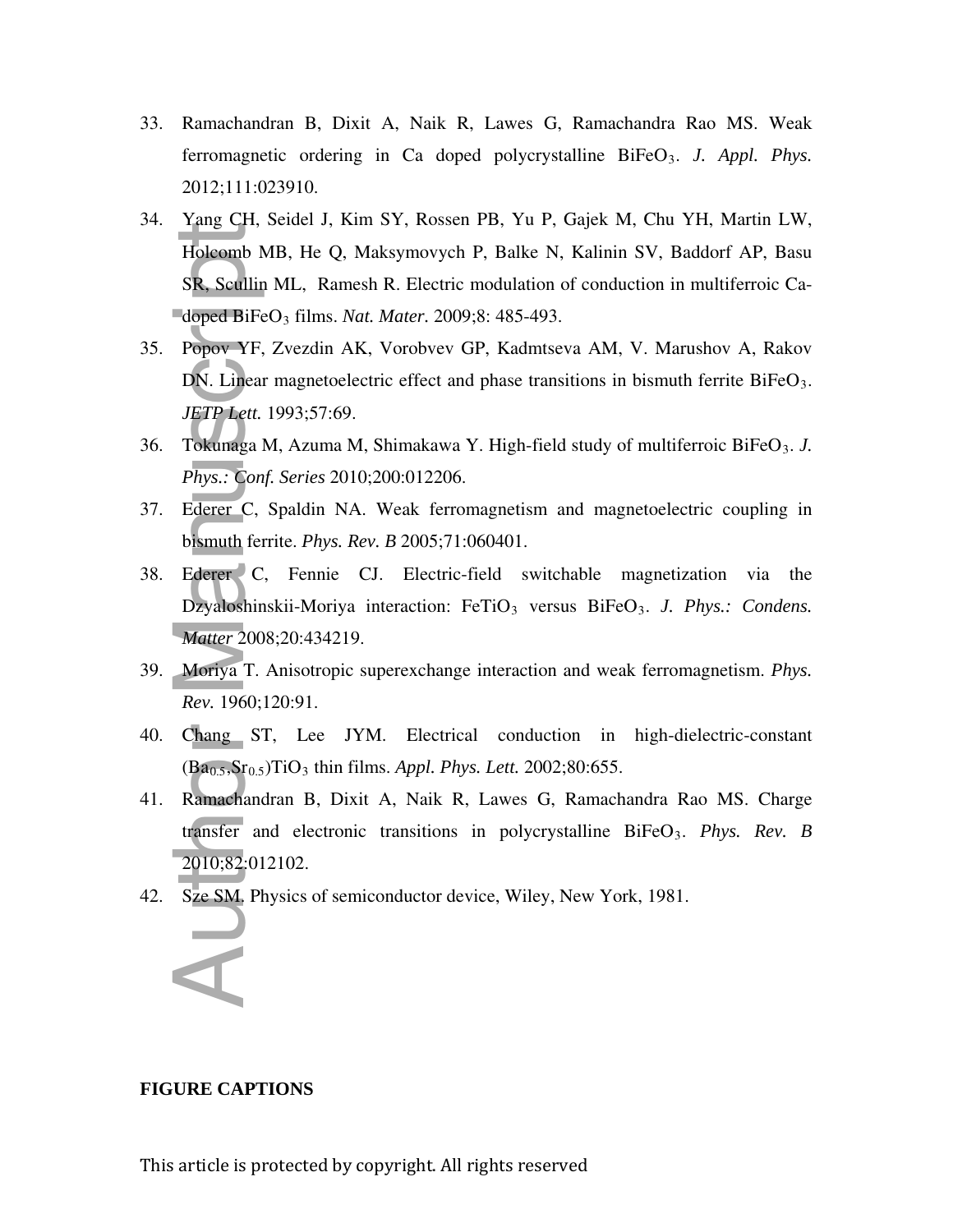**FIGURE 1** Temperature-dependent a) dielectric constant (*εr*) and b) dielectric loss (*tanδ*) of the undoped and doped BiFeO<sub>3</sub> samples measured at 30 kHz. Inset of Fig. 1b shows the low-temperature dielectric loss of the samples at 30 kHz.

**FIGURE 2** Magnetic field dependence of relative dielectric constant of a) undoped and b) doped BiFeO<sub>3</sub> compounds at RT. The arrows in Fig. 2a illustrate the direction of an applied magnetic field.

**FIGURE 3** a) The fitted data of  $\Delta \varepsilon / \varepsilon$  vs *H* at RT for the Ca- and Ba-doped BiFeO<sub>3</sub> samples using the Eq. 2 and b) the plot of  $\Delta \varepsilon / \varepsilon$  vs *M* for the doped BiFeO<sub>3</sub> samples at RT. Inset of Fig. 3b illustrates the plot of Δ*ε/ε* vs *M* for BiFeO<sup>3</sup> .

**FIGURE 4** Room temperature current density-voltage, *J*-*V* (in semi-log scale) characteristics of the undoped and doped BiFeO <sup>3</sup> samples. The inset shows logarithmic plots of  $\overline{J}$ - $\overline{V}$  of the BiFeO<sub>3</sub>-based samples and the solid lines represent the linear fit to the doped BiFeO<sub>3</sub> compounds at RT. The arrows in Fig. 2a illustrate the capplied magnetic field.<br> **FIGURE 3** a) The fitted data of  $\Delta x/x$  vs *H* at RT for the Ca- and Ba-samples using the Eq. 2 and b) the plot of  $\Delta z/x$  vs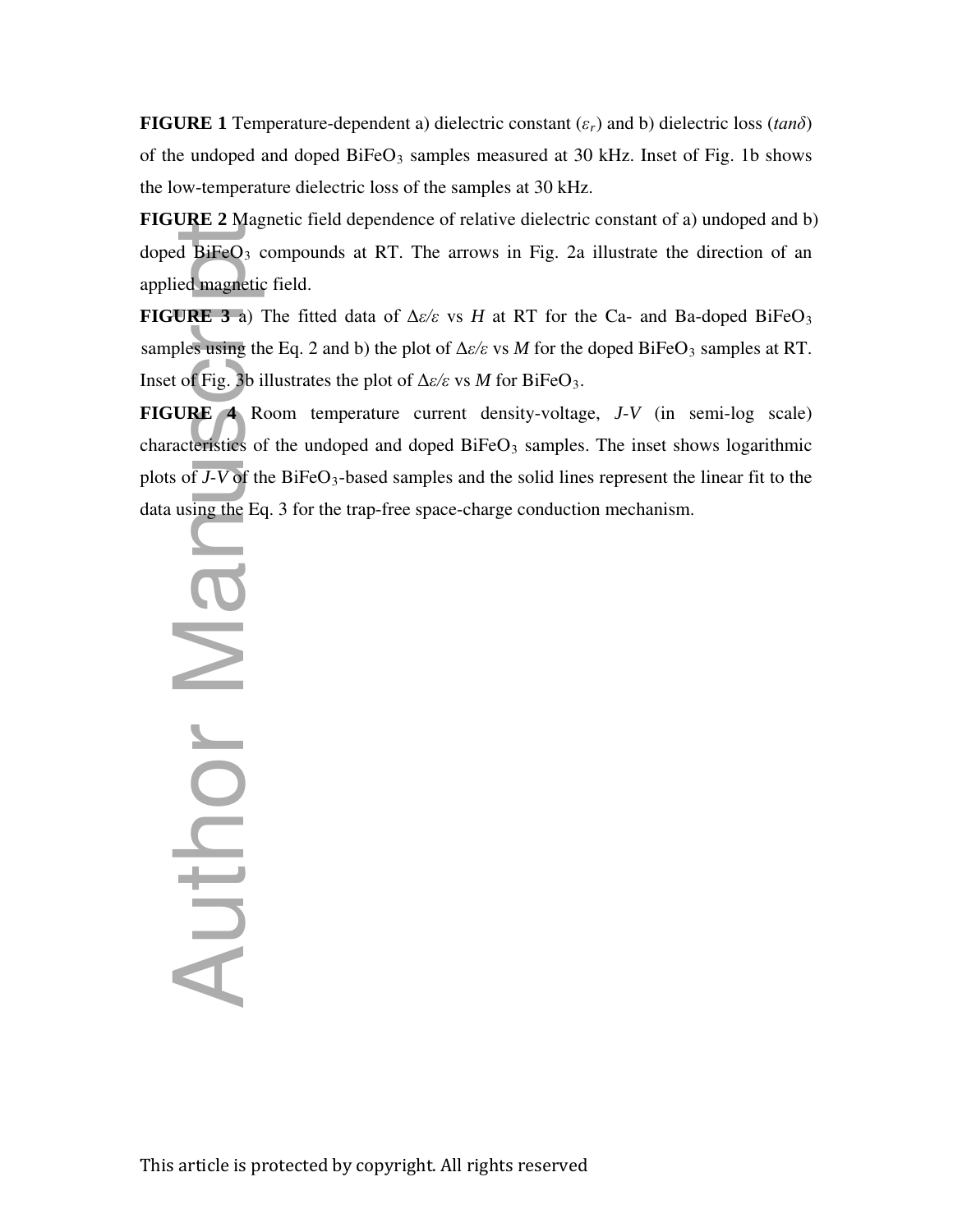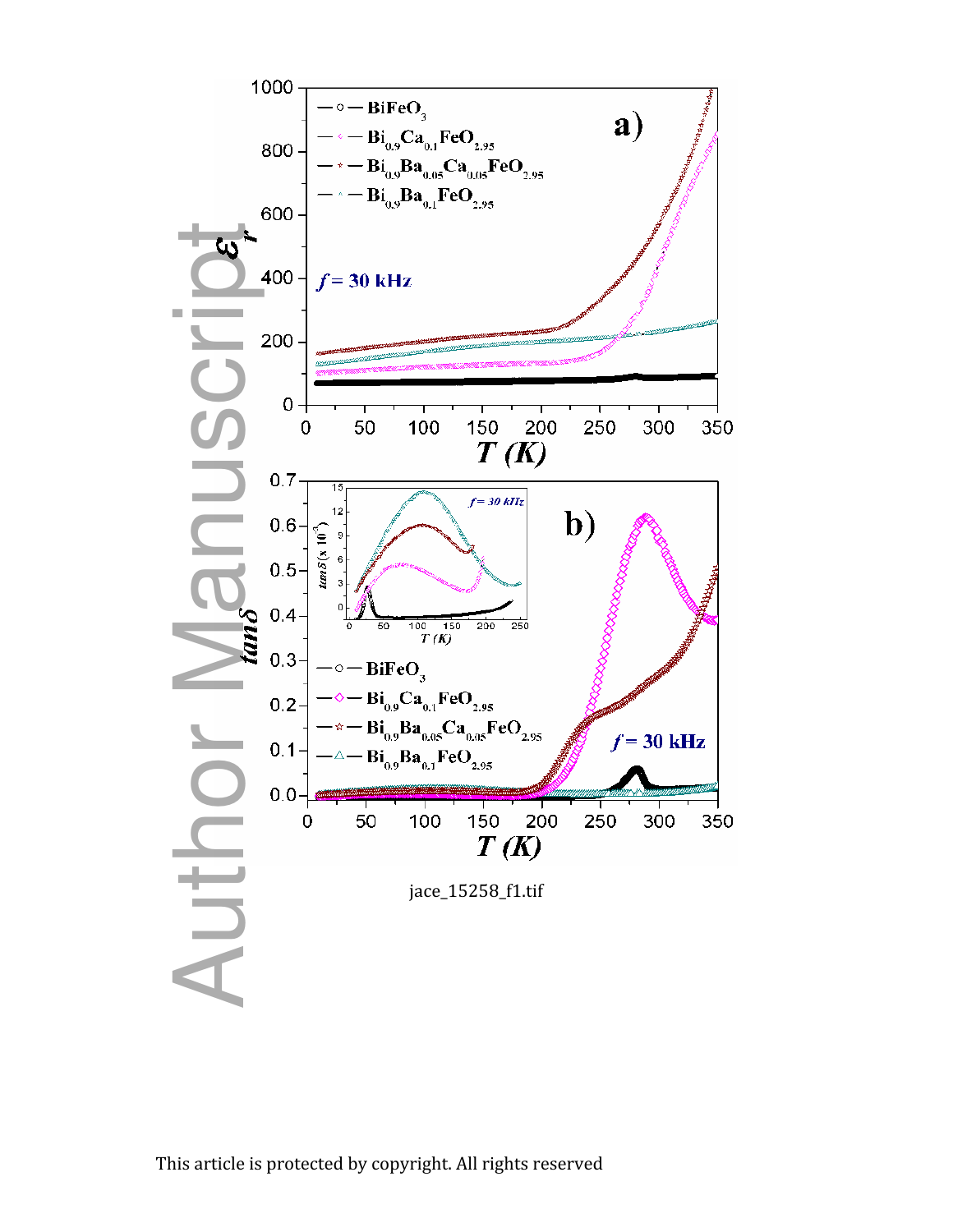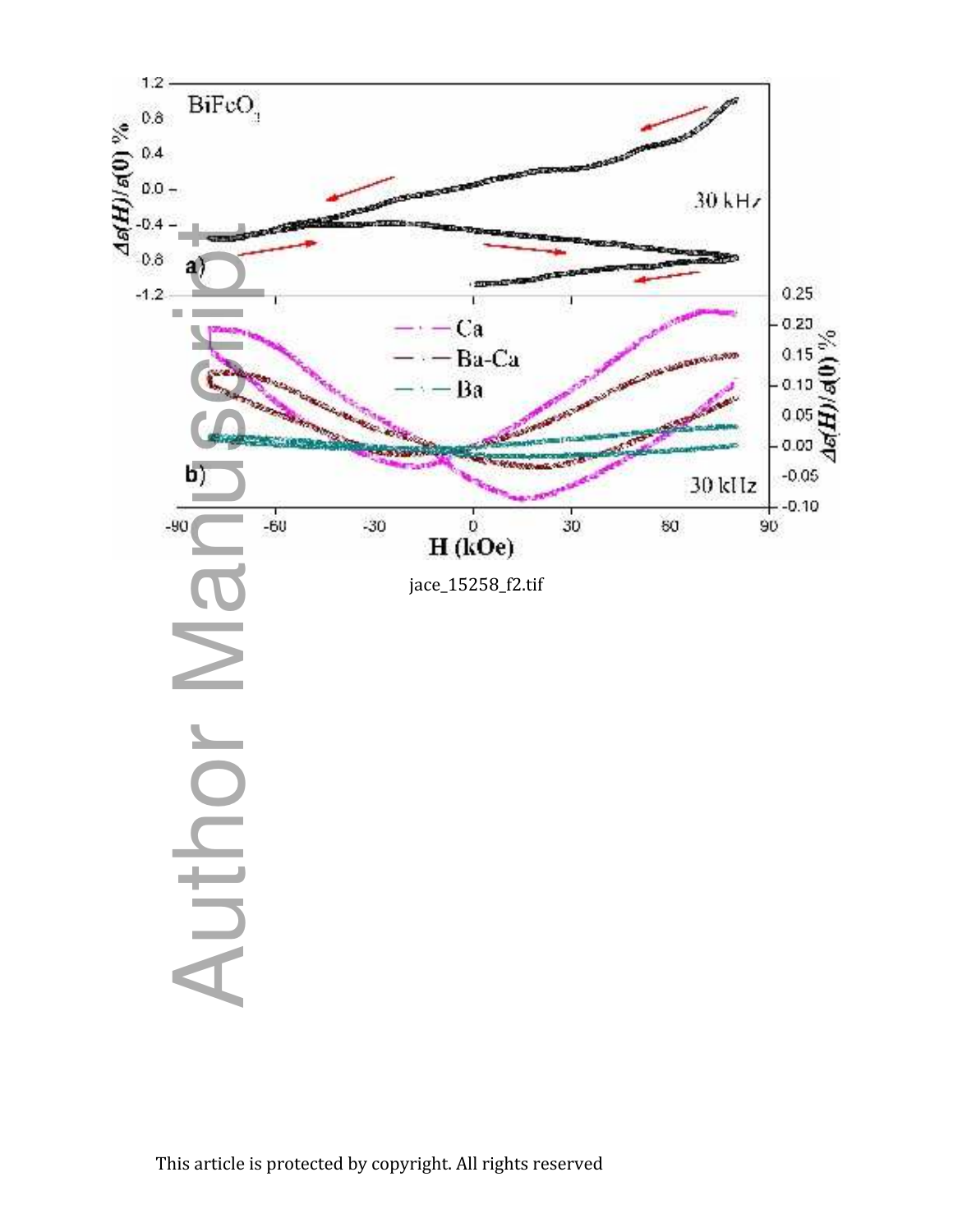